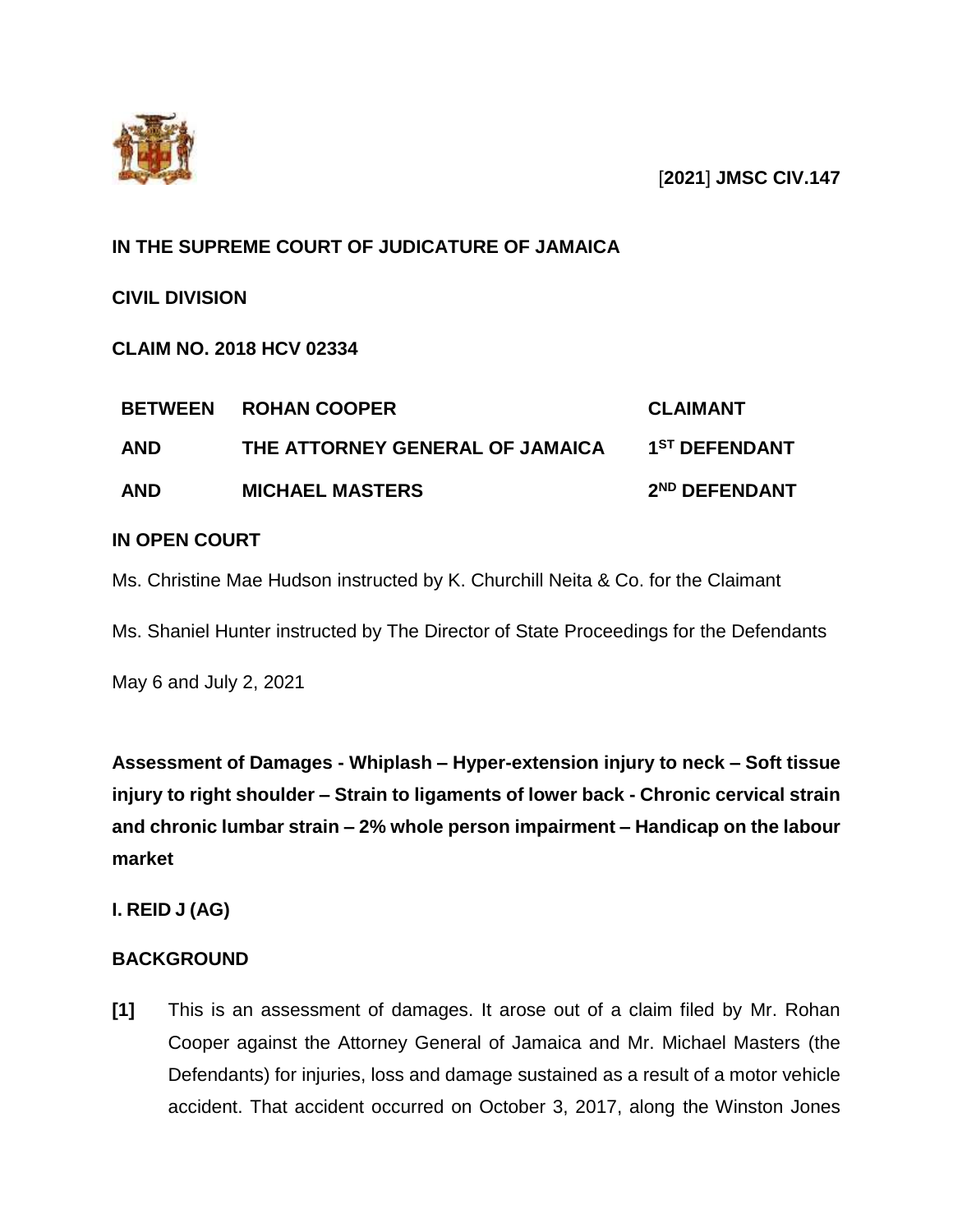Highway in the parish of Manchester in the vicinity of Porus Road, when an ambulance being driven by Mr. Masters collided into the rear of Mr. Cooper's motor vehicle. Mr. Masters was at all material times the driver of the Ministry of Health Ambulance Fleet # 1783 and the duly authorised agent and/or servant of the Attorney General. The Attorney General was sued by virtue of the Crown Proceedings Act.

**[2]** The Defendants acknowledged service of Mr. Cooper's claim and on 7 February 2019, filed a defence limited to quantum. On 8 February 2019, Mr. Cooper obtained judgment on admission against the Defendants.

#### **WITNESS STATEMENT**

- **[3]** At the hearing, Mr. Cooper was sworn, and his witness statement dated March 29, 2021, was allowed to stand as his evidence-in-chief. He described the pain he suffered as a result of the accident. He said that he was bedridden for a few weeks after the accident and required the assistance of his family. He felt pain to his neck, chest, arm and lower back. He had difficulties turning his neck, sleeping due to the pain in his neck and standing or sitting for too long. He also felt pain in his neck and back when he woke in the mornings and his lower back was tender. He underwent eight sessions of physiotherapy but stopped as he could no longer afford it. He still feels pain when bending or lifting anything heavy. It got worse during the day after he did any strenuous activity.
- **[4]** Some months after the accident, he had to stop working and was unable to go back to work and function fully because of pain in his back and shoulders. He did not work for four months and lost \$780,000.00. He had to hire an assistant. He normally earned approximately \$48,800.00 per week after deducting expenses such as fuel and his assistant's pay.
- **[5]** He stated that he pays his assistant \$2000.00 per day for out of town deliveries and \$1000.00 per load for around town deliveries. He further pointed out that he usually has eight to ten loads per week, and this would include both around town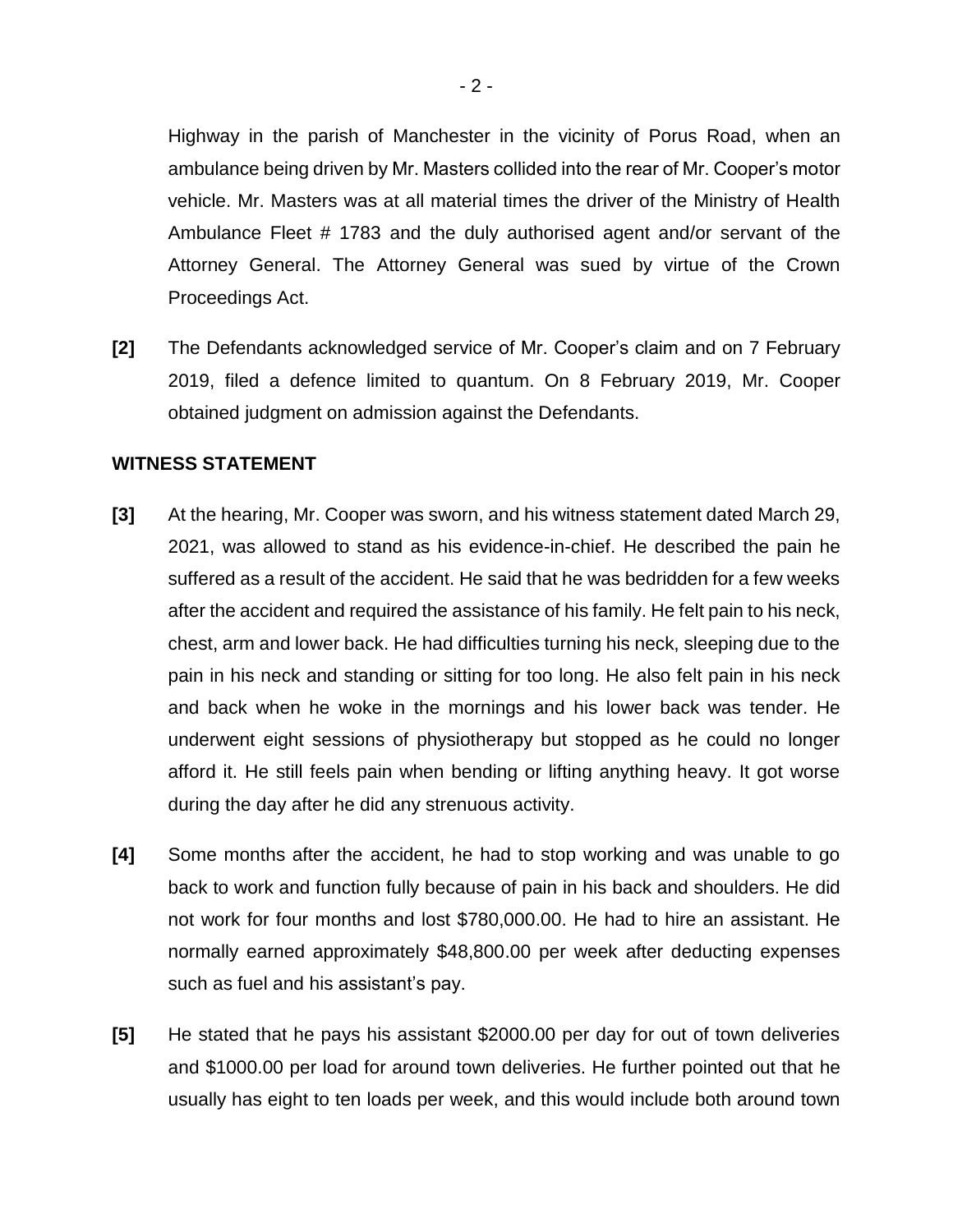and out of town. He said that some days he would have more than one around town delivery, which would mean that he would load the truck, deliver the goods, return to base to have the truck loaded again and do another delivery.

**[6]** He also reported loss of amenities such as the inability to do domestic chores, lift his son and play football or any sports.

### **MEDICAL REPORTS**

- **[7]** Dr. Donald Gordon and Dr. Melton Douglas were accepted as expert witnesses and their reports dated May 2, 2018 and February 15, 2020, respectively, were tendered into evidence.
- **[8]** Dr. Donald Gordon first saw Mr. Cooper on October 6, 2017. He was diagnosed as having:

2) soft tissue injury to right shoulder with injuries to the rotator cuff muscles

- 3) strain to ligaments of lower back
- **[9]** Mr. Cooper was treated with painkilling injection, muscle relaxant and painrelieving tablet. He was later seen on October 24, 2017. He reported no pains in the right arm. Further examination revealed tenderness over the sixth cervical to the second thoracic vertebrae; tenderness of the lower back over the first to forth lumbar vertebrae; and pain to lower back exacerbated by flexion and extension of trunk with pain estimated at 7/10.
- **[10]** On May 2, 2018, Mr. Cooper had a telephone consultation with Dr. Gordon and reportedly complained of severe pain to his right shoulder and lower back. He also complained of being unable to use his right shoulder to perform any employment, social or domestic related activity. He had been engaged in physiotherapy for his lower back only. Dr. Gordon recommended physical therapy for both lower back and shoulder.

<sup>1)</sup> whiplash and hyper-extension injury to neck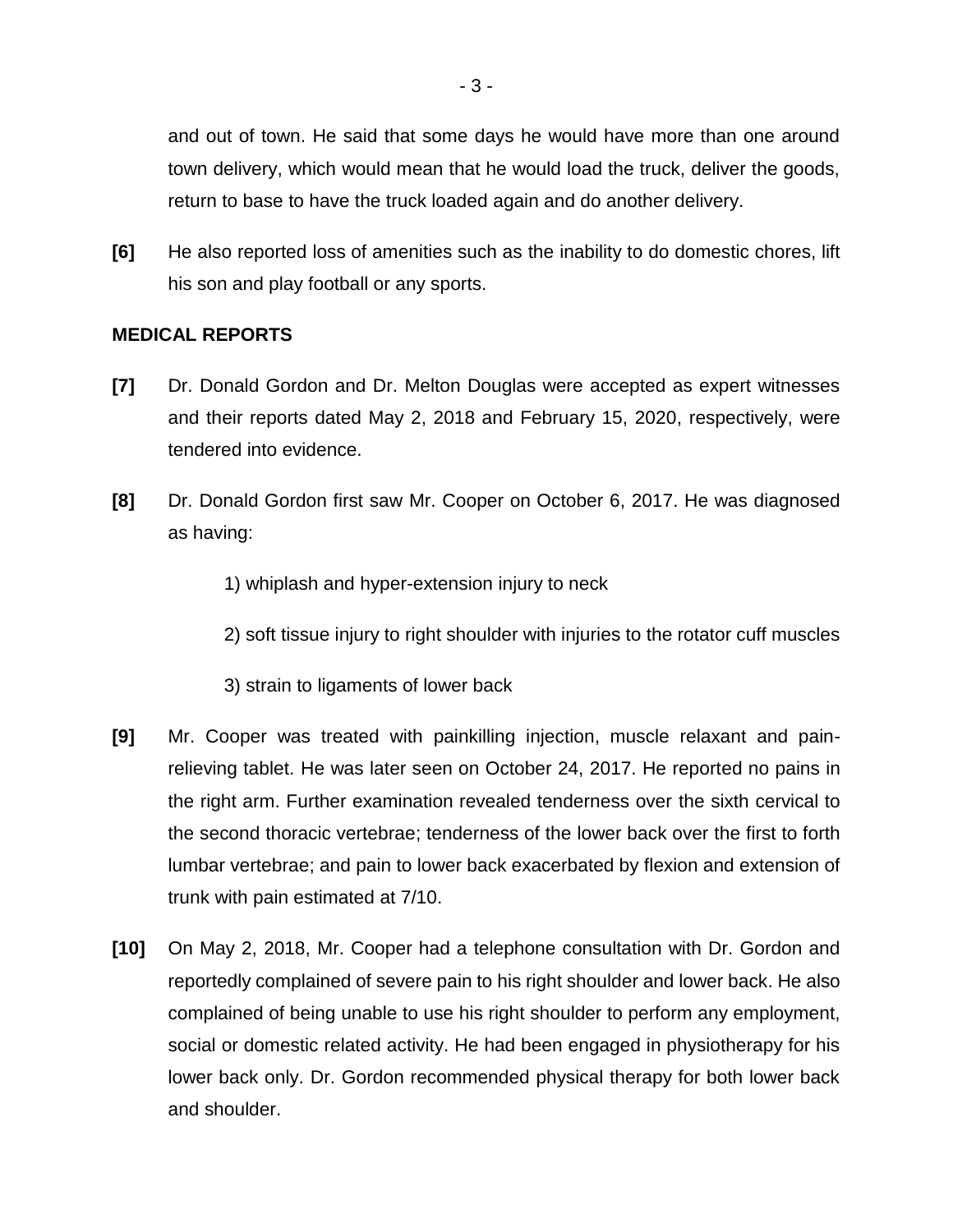**[11]** Dr. Melton G. Douglas, Consultant Orthopaedic Surgeon, saw Mr. Cooper on November 22, 2019. Mr. Cooper continued to complain of pain in his lower back; soreness in lower neck; and inability to lift heavy objects, play football, participate in sex, work around the yard or drive for longer than 20 minutes. MRI of the cervical and lumbar spine showed early degenerative changes, non-specific marrow signal loss and patchy marrow signal (non-specific). He was diagnosed as having chronic cervical strain and chronic lumbar strain. He was also assessed as having 2% whole person impairment. Dr. Douglas believed that there would be intermittent flare-ups for which he may need pain medication and consultations with a doctor and physiotherapist.

### **SUBMISSIONS**

### **Claimant**

- **[12]** Counsel for Mr. Cooper submitted two cases for the court's consideration**: Pete Russell v Patroy Steve Whitely and others** [Consolidated] [2019] JMSC Civ 246 and **Natasha Richards and Phillip Richards v Judan Brown** [2019] JMCA Civ 27. A sum within the range of \$2,700,000.00 - \$3,000,000.00 was recommended for general damages. Counsel also requested a lump sum of \$500,000.00 for handicap on the labour market.
- **[13]** Loss of income was stated in the particulars to be in the sum of \$877,538.24. It was later reduced to \$330,000.00. In her submissions, counsel stated that:

*"What is however, not clear from the evidence is the claimant's net bi-week income, given his expenses being the cost for petrol and salary to sideman. It is also conceded that the evidence as to the period the claimant was off work is not clear. In the end it is for the court to find whether the claimant has satisfied the evidential burden to support the claim for loss of earnings."*

**[14]** The following were also claimed:

| <b>Medical Expenses</b>   | \$212,500.00 |  |
|---------------------------|--------------|--|
| Cost of wrecking services | \$68,500.00  |  |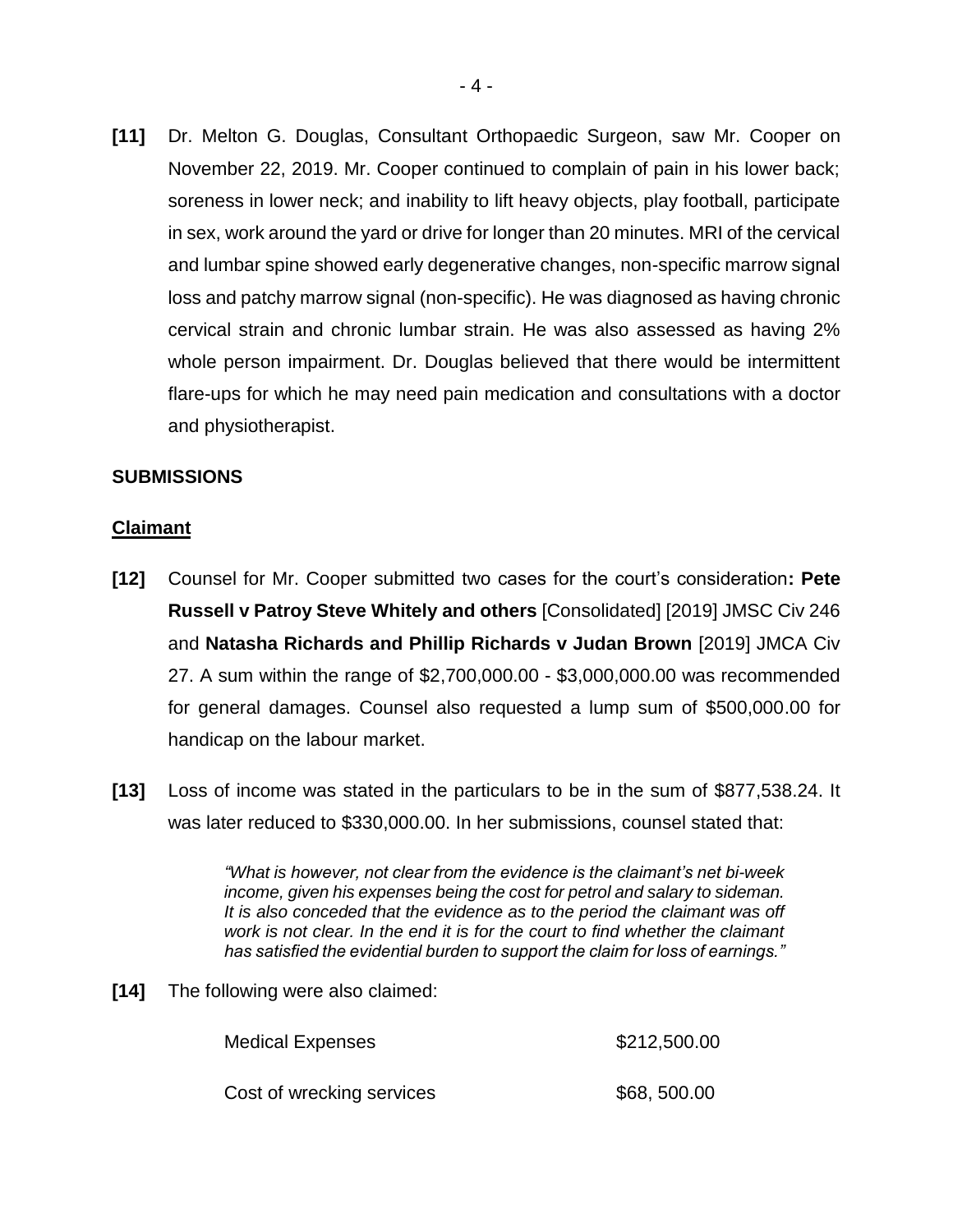| Travelling expenses | \$3,600.00   |
|---------------------|--------------|
| Future medical care | \$630,000.00 |

Other claims such as repair to motor vehicle and extra help to cut lawn seemed to have been abandoned as there was no evidence to prove these.

### **Defendants**

- **[15]** Counsel for the Defendants submitted that **Yanique Hunter v Conrod George Clarke and another** [2014] JMSC Civ. 8 is a comparable case for consideration and as such the sum of \$1,555,932.00 is sufficient compensation for pain and suffering and loss of amenities.
- **[16]** Regarding loss of earnings, counsel submitted that the inconsistencies on Mr. Cooper's case are too numerous for an award under this head to be seriously considered by the court. The original pleadings referred to Mr. Cooper being absent from work for 16 weeks, the amended pleadings reduced it to four weeks but in cross-examination, Mr. Cooper referred to three months.
- **[17]** Counsel also refuted the claim for handicap on the labour market. Counsel relied on the cases of **Andrew Ebanks v Jephther McClymont** (unreported), Supreme Court, Jamaica, Claim No. 2004 HCV 2172, judgment delivered on March 8, 2007, and the **Attorney General of Jamaica v Ann Davis** (unreported), Court of Appeal, Jamaica, Supreme Court Civil Appeal No 114/2004, judgment delivered on November 9, 2009, for support that Mr. Cooper was not entitled to an award under this heading. There was no medical evidence to support the claim as the pain was not consistent and could be managed with pain killers and physiotherapy whenever there was a 'flare-up'. Mr. Cooper's competitiveness on the job market was not affected, there was no loss of his ability 'to compete in the open labour market', and there was no substantial or real and not merely fanciful risk that he would lose his present employment at some time before the estimated end of his working life.
- **[18]** Counsel also opposed claims for the following: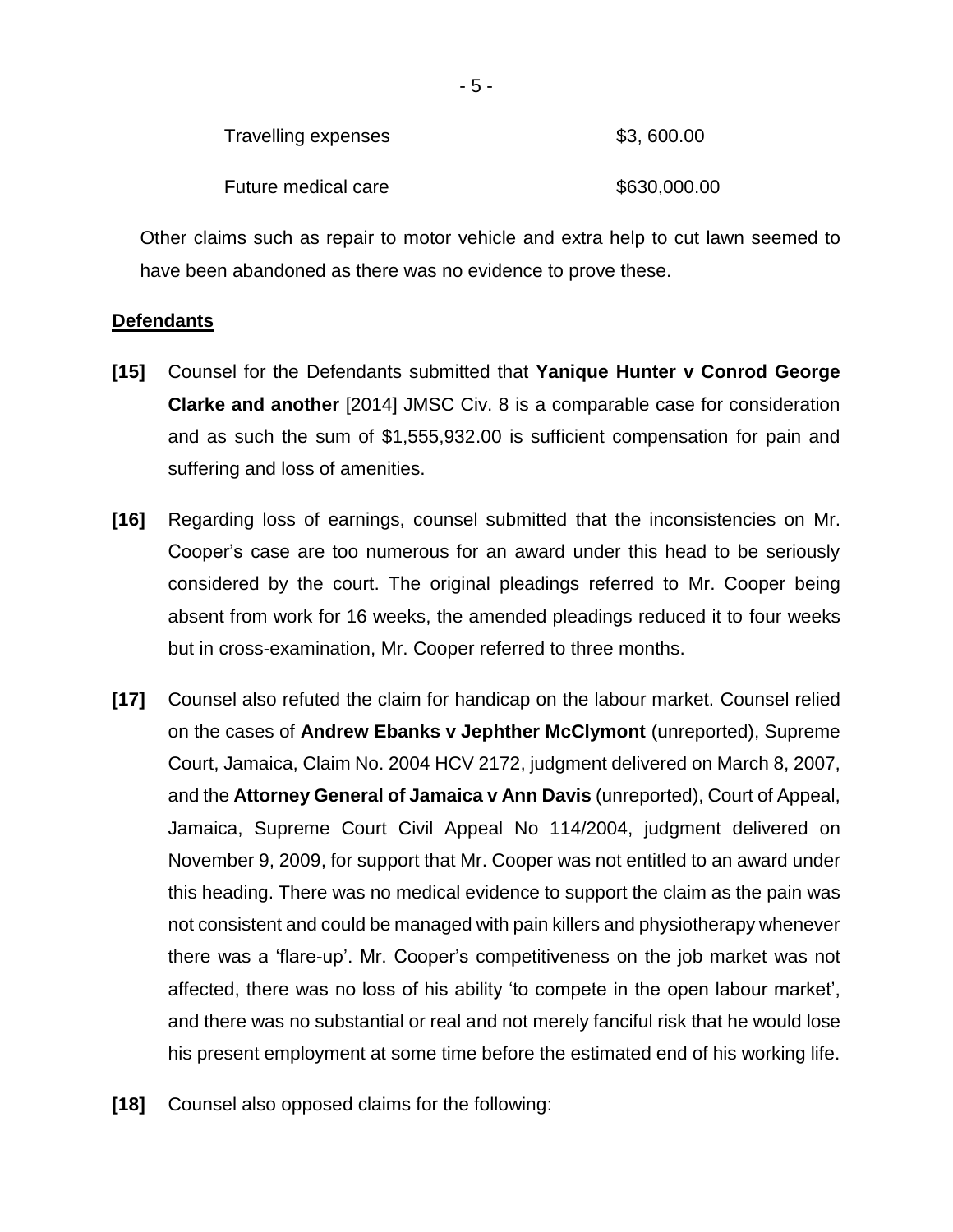1. Motor vehicle repair costs: there was no receipt to support this claim.

2. Costs for extra help: in cross-examination, Mr. Cooper agreed that his hands were not impaired.

3. Cost of future medical care: Mr. Cooper has not specifically proven the potential costs and frequency of flare-ups for a sum to be awarded.

# **ANALYSIS**

### **Damages for Pain and Suffering and Loss of Amenities**

- **[19]** The court must assess the injuries as a whole and refer to comparable cases in awarding a figure (see **Derrick Munroe v Gordon Robertson** [2015] JMCA Civ 38). In assessing the loss suffered by a Claimant, regard must be had to the following (see **Cornilliac v St. Louis** (1965) 7 WIR 491, at 492):
	- *"(i) the nature and extent of the injuries sustained;*
	- *(ii) the nature and gravity of the resulting physical disability;*
	- *(iii) the pain and suffering which had to be endured;*
	- *(iv) the loss of amenities suffered, and*

*(v) the extent to which, consequentially, the appellant's pecuniary prospects have been materially affected."*

- **[20]** The Court will rely on the witness statement and medical reports in consideration of the aforementioned factors.
- **[21]** The injuries suffered by the Claimant in **Pete Russell** are similar to those of Mr. Cooper. Both suffered injuries to the neck and back. Mr. Russell was diagnosed with whiplash injury and soft tissue injury to his skeletal ligaments and the paravertebral muscles in the thoracic and lumbar region. Both Mr. Russel and Mr. Cooper complained of pain in the neck and lower back up to the signing of their witness statements. Mr. Russell had suffered pain two years post-injury.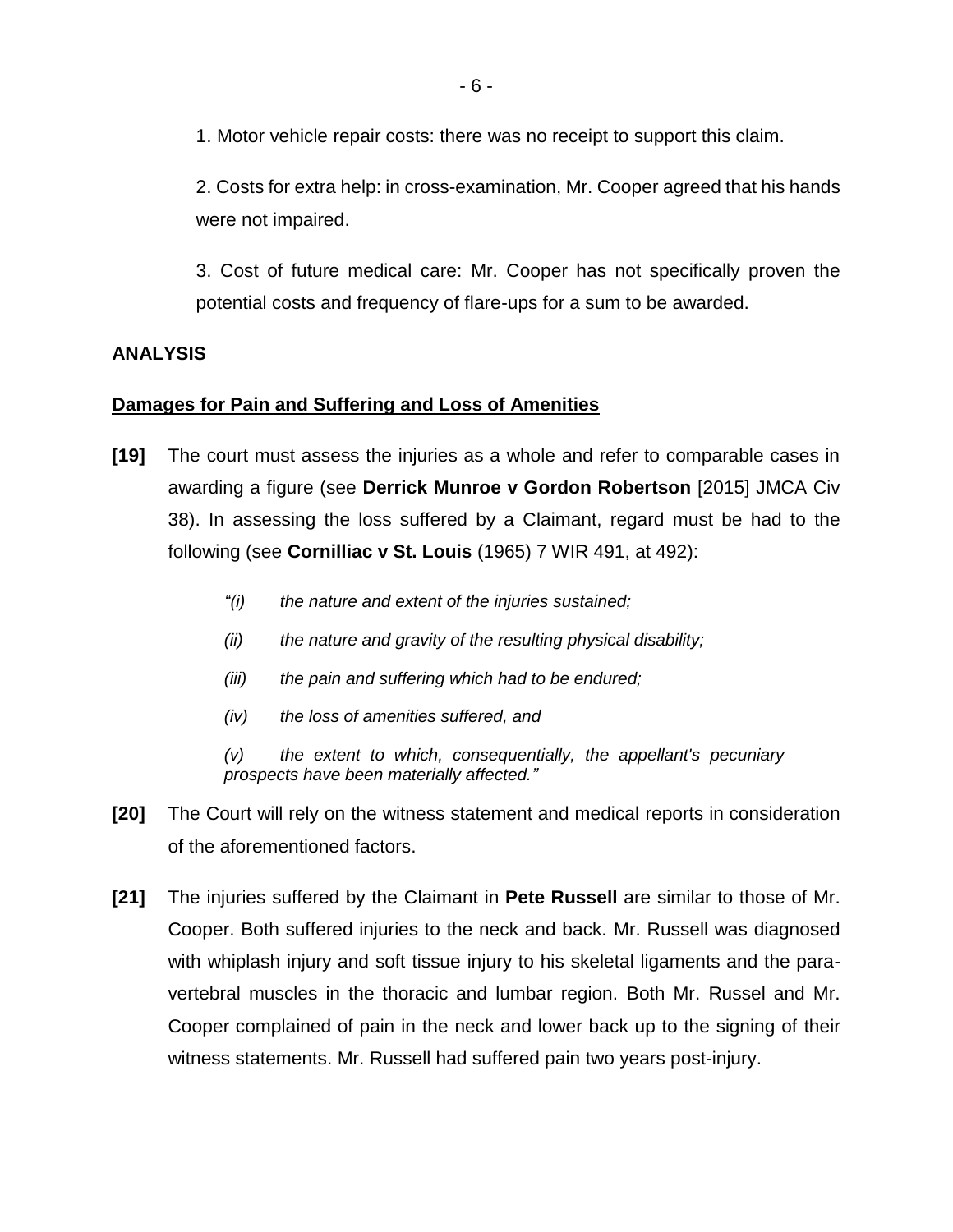- **[22]** On the other hand, Mr. Russell spent three days in the hospital due to his severe muscular spasm and there was no disability rating. Mr. Russell was awarded \$1,770,000.00 on December 20, 2019 (CPI of 103.6). This upgrades to \$1,862,258.69 as at May 2021 (CPI of 109).
- **[23]** The Claimant in **Natasha Richards** also suffered injuries similar to Mr. Cooper: soft tissue injury and muscle spasm to back and neck. Unlike Mr. Cooper, Mr. Brown also suffered lacerations. Eight years after the accident, he still suffered pain. He was diagnosed with discogenic lumbar pains and mild whiplash. He was treated with Voltaren injection, anti-inflammatory medications and physical therapy. Similar to Mr. Cooper, Mr. Brown had intermittent back pain and was assessed as having 2% whole person impairment.
- **[24]** The Claimant in **Natasha Richards** was awarded \$1,800,000.00 by the Court of Appeal in October 2019. The initial date of assessment was July 2012 (CPI of 70.2). This upgrades to \$2,794,871.79 as at May 2021 (CPI of 109).
- **[25]** The Claimant in **Yanique Hunter** was assessed on October 10, 2009, as having a soft tissue injury/spasm to her middle back. Later, she was diagnosed as having musculoskeletal spasm to the lumbar spine. A second doctor diagnosed her in March 2011 with chronic sprain or strain to the lower back with non-specific lower back pain, and soft tissue injury/spasm to the middle back. She was treated with analgesics and muscle relaxants and physiotherapy. She was assessed with 2% whole person impairment.
- **[26]** Counsel Ms. Christine Mae Hudson for Mr. Cooper argued that **Yanique Hunter** can be distinguished from the present case as the nature of Mr. Cooper's injuries extended further to the lower back, shoulder and chest. She also submitted that Mr. Cooper was incapacitated for a far more protracted period when compared to **Yanique Hunter** as the doctor herein indicated that Mr. Cooper complained of pain for a period of 24 months which was indicative of the chronicity of his condition. She submitted that this was not a feature in **Yanique Hunter**. She argued that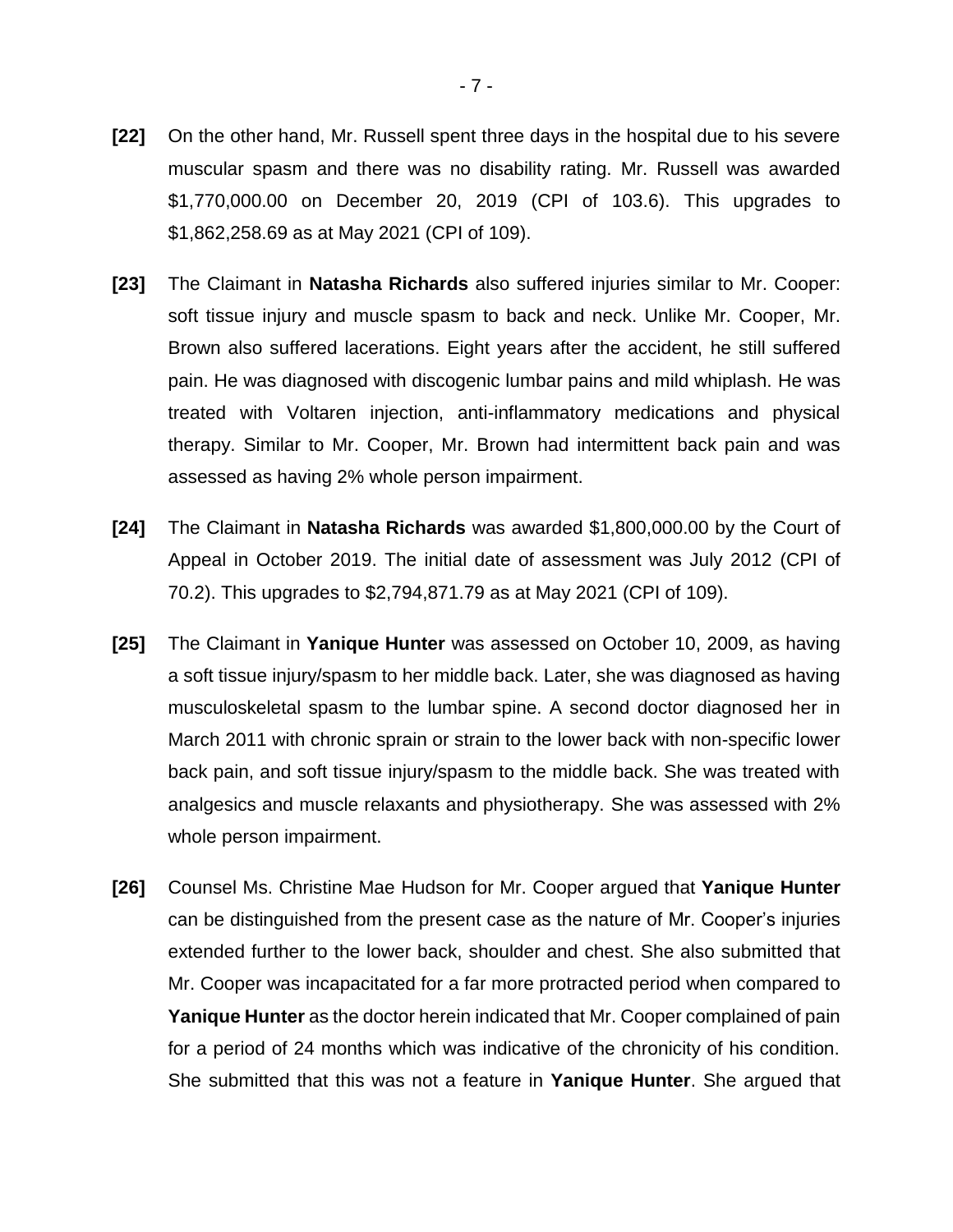although both Claimants suffered similar whole person impairment of 2%, it does not follow that the experience of pain was the same.

- **[27] Yanique Hunter** was awarded \$1,200,000.00 on May 20, 2014 (CPI of 82.6). This upgrades to \$1,583,535.11 as at May 2021 (CPI of 109).
- **[28]** The cases cited are comparable with the case at bar, but **Yanique Hunter** has two notable exceptions. First, the claimant in **Yanique Hunter** did not suffer neck injuries similar to that of Mr. Cooper. Second, the period of pain and suffering in **Yanique Hunter** was less than the case at bar. I find that it would not be appropriate to rely on Yanique Hunter in assessing the award for Mr. Cooper.
- **[29]** In an attempt to arrive at a uniform award, I have also considered the case of **Jhamiellah Gordon v Jevon Paul Devere Chevannes** [2016] JMSC Civ. 79. Miss Gordon suffered whiplash and mid and lower back pain. On the day of the accident in October 2010, she experienced pain to her head, neck and back. The pain subsequently increased and continued to her neck, back and shoulders some four days after the accident. She was treated with oral pain killers, ointment and later physiotherapy. The pain affected her daily chores, taking care of her child and sexual activity with her partner. It would be aggravated by long sitting, standing, bending, lifting objects and strenuous physical activity. She attended 14 physiotherapy sessions. . The doctor assessed her at 2% whole person impairment but found that the extent or permanence of her injuries was difficult to predict.
- **[30]** She was awarded \$1,400,000.00 on May 12, 2016 (CPI of 87.7). This equates to \$1,740,022.81 at present.
- **[31]** In assessing the general damages, I am guided by the cases cited and have considered the nature and extent of the injuries sustained by Mr. Cooper, the nature and gravity of the resulting disability, the loss of amenities and the extent to which Mr. Cooper has been affected by the accident. I also considered that the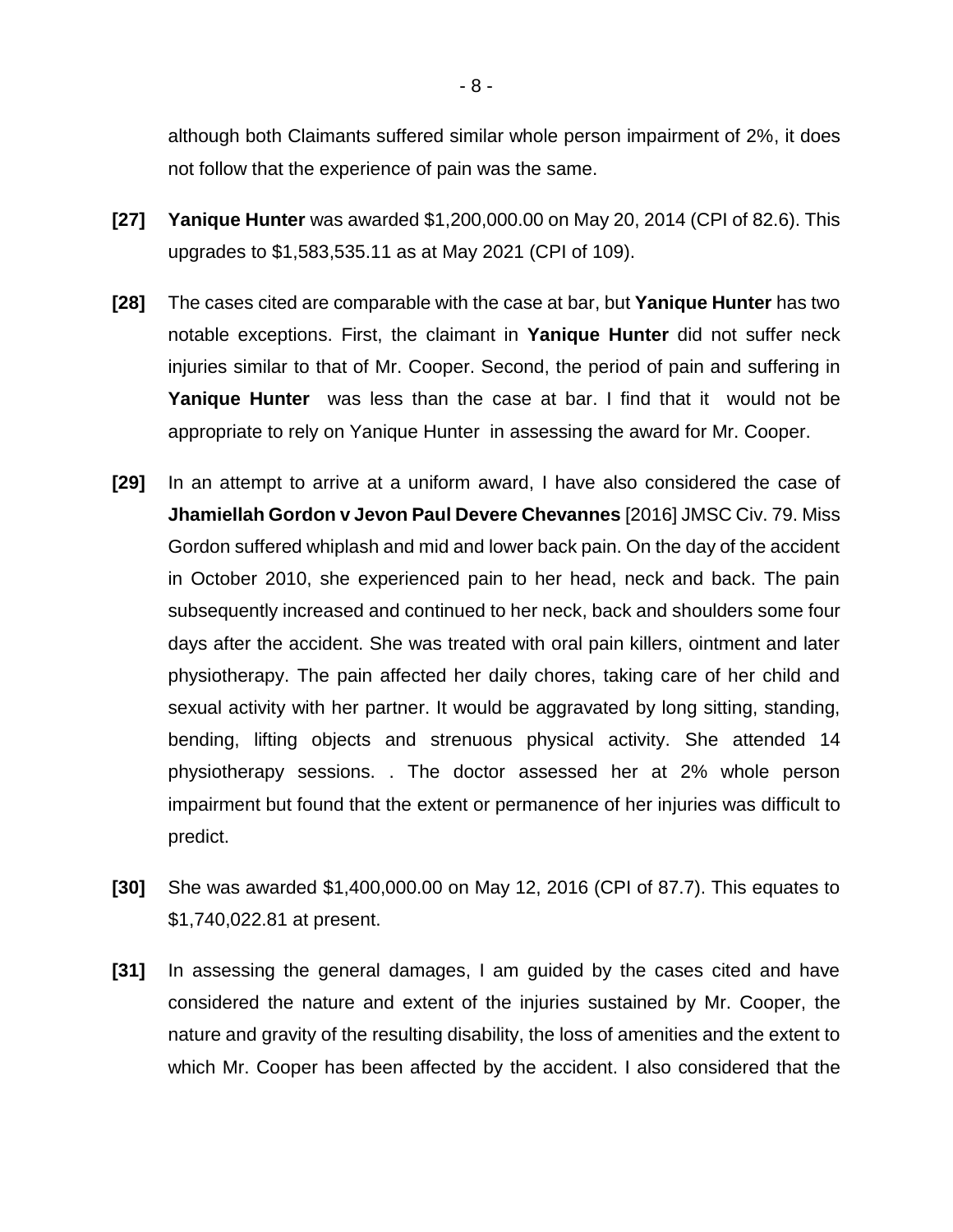whole person impairment is a guide for making comparisons and arriving at a reasonable award.

- **[32]** I find that the cases of **Pete Russell** and **Jhamiellah Gordon** are useful in assisting the court in coming to a determination of a reasonable award. I believe that Mr. Cooper has similar injuries to that of Mr. Russell and had suffered pain for a similar period. On the other hand, Mr. Russell did not have a disability rating; thus, Mr. Cooper would be entitled to a greater award.
- **[33]** In the case of **Natasha Richards,** the Claimant endured a much longer period of severe pain and suffering even though she had a 2% whole person impairment. As such, the award for the case at bar has to be at a lower scale.
- **[34]** I find that **Peter Russel**, though closer to the case at bar, should be upgraded to make adjustments for the 2% disability rating in Mr. Cooper's case.
- **[35] Jhamiellah Gordon** should also be upgraded to accommodate the fact that Mr. Cooper lost the ability to play sports and suffered for a longer period.
- **[36]** In assessing the aforementioned cases, I believe the sum of \$1,950,000.00 is an appropriate award for general damages.

### **Handicap on the Labour Market**

**[37]** The medical report of Dr. Douglas makes it clear that Mr. Cooper will continue to have challenges with work. His condition will remain for the long term and he must adjust his lifestyle to reduce the impact of the condition on his normal activities. Dr. Douglas has also stated that Mr. Cooper reported that;

> *"Since the accident he has had to cut down from 2 trips per day to 1 trip per day. At times he has to force himself to work through the pain due to the accumulation of work. He has had to take a few sick days intermittently when the pain is unbearable".*

**[38]** Mr. Cooper has admitted to having employed an assistant to help him load and unload the truck with goods. He had to pay an additional assistant to do the work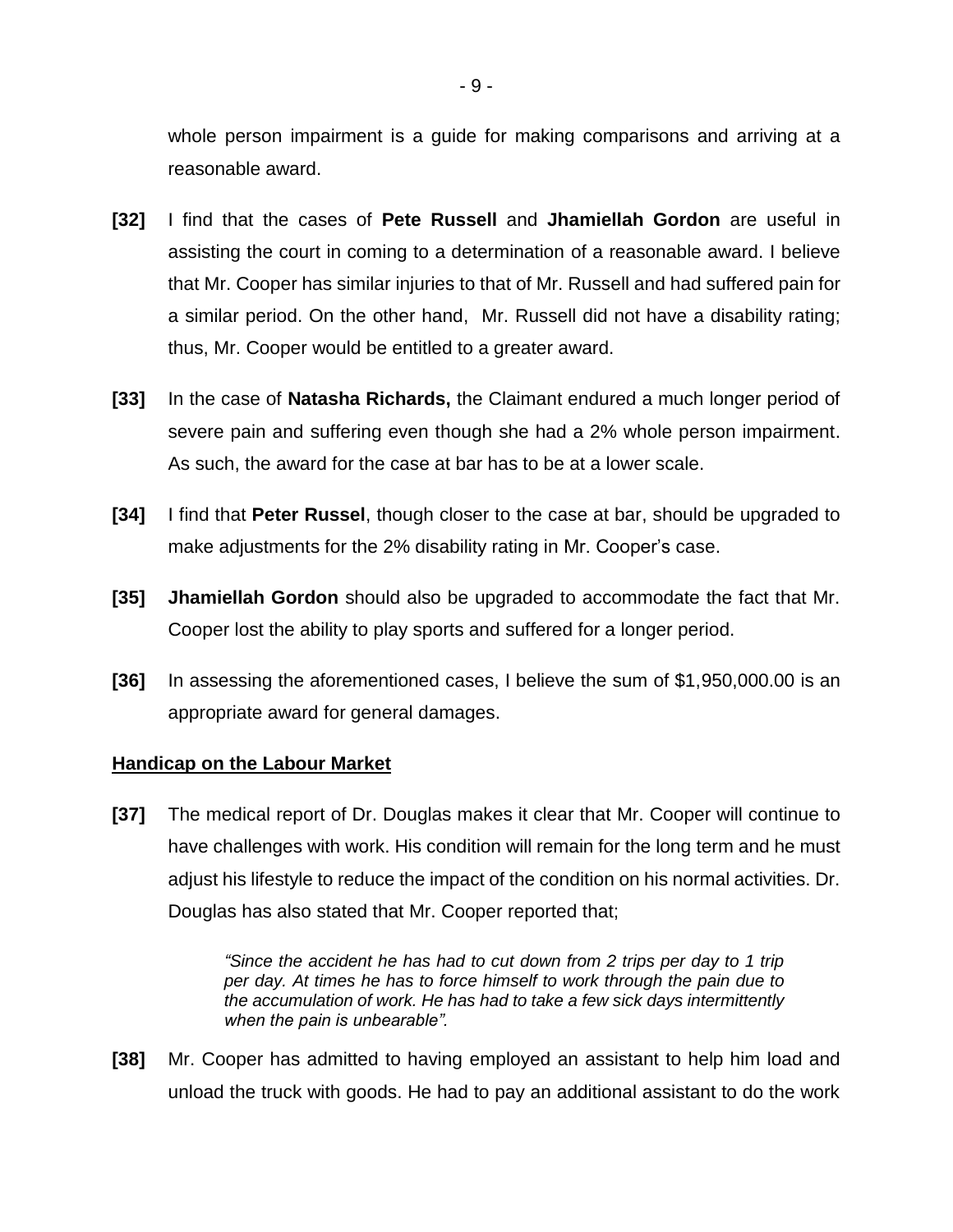that he would normally perform before the accident. In re-examination, he explained that before the accident his sideman would help him load the trolley with the goods and then he would take them into the stores but since the accident, he has had to employ an assistant because he is not able to lift the bags and boxes of goods off the truck. His evidence is that the bags of rice weigh 110 pounds.

**[39]** In **Moeliker v A. Reyrolle and Co. Ltd.** [1977] 1 All E.R. 9, when considering the principles governing an award for loss of earning capacity or handicap on the labour market, it was stated in the headnote that:

> *"In awarding damages for personal injury in a case where the plaintiff is still in employment at the date of the trial, the court should only make an award for loss of earning capacity if there is a substantial or real, and not merely*  fanciful, risk that the plaintiff will lose his present employment at some time *before the estimated end of his working life. If there is such a risk, the court must, in considering the appropriate award, assess and quantify the present value of the risk of the financial damage the plaintiff will suffer if the risk materialises, having regard to the degree of the risk, the time when it may materialise, and the factors, both favourable and unfavourable, which, in a particular case, will or may affect the plaintiff's chances of getting a job at all or an equally well paid job if the risk should materialise. No mathematical calculation is possible in assessing and quantifying the risk in damages. If, however, the risk of the plaintiff losing his existing job, or of his being unable to obtain another job or an equally good job, or both, are only slight, a low award, measured in hundreds of pounds, will be appropriate"*

### **[40]** Thus, K. Harrison J.A. in **Attorney General v Ann Davis** declared that:

*"In matters concerning damages for handicap on the labour market, the court is asked to assess the plaintiff's reduced eligibility for employment or the risk of future financial loss". Evidence must therefore be adduced in order to prove the loss even though in arriving at an award under this head of damages there has to be some amount of speculation."*

**[41]** Counsel for the Defendants has argued that there is no medical evidence that the Claimant cannot work. Ms. Hunter pointed out that the highest the medical evidence reached was that Mr. Cooper would need to continue taking painkillers in the future and do physiotherapy when there is a "flare-up" of the pain. Counsel stated that the pain was not consistent and as such, Mr. Cooper is not entitled to an award under this heading.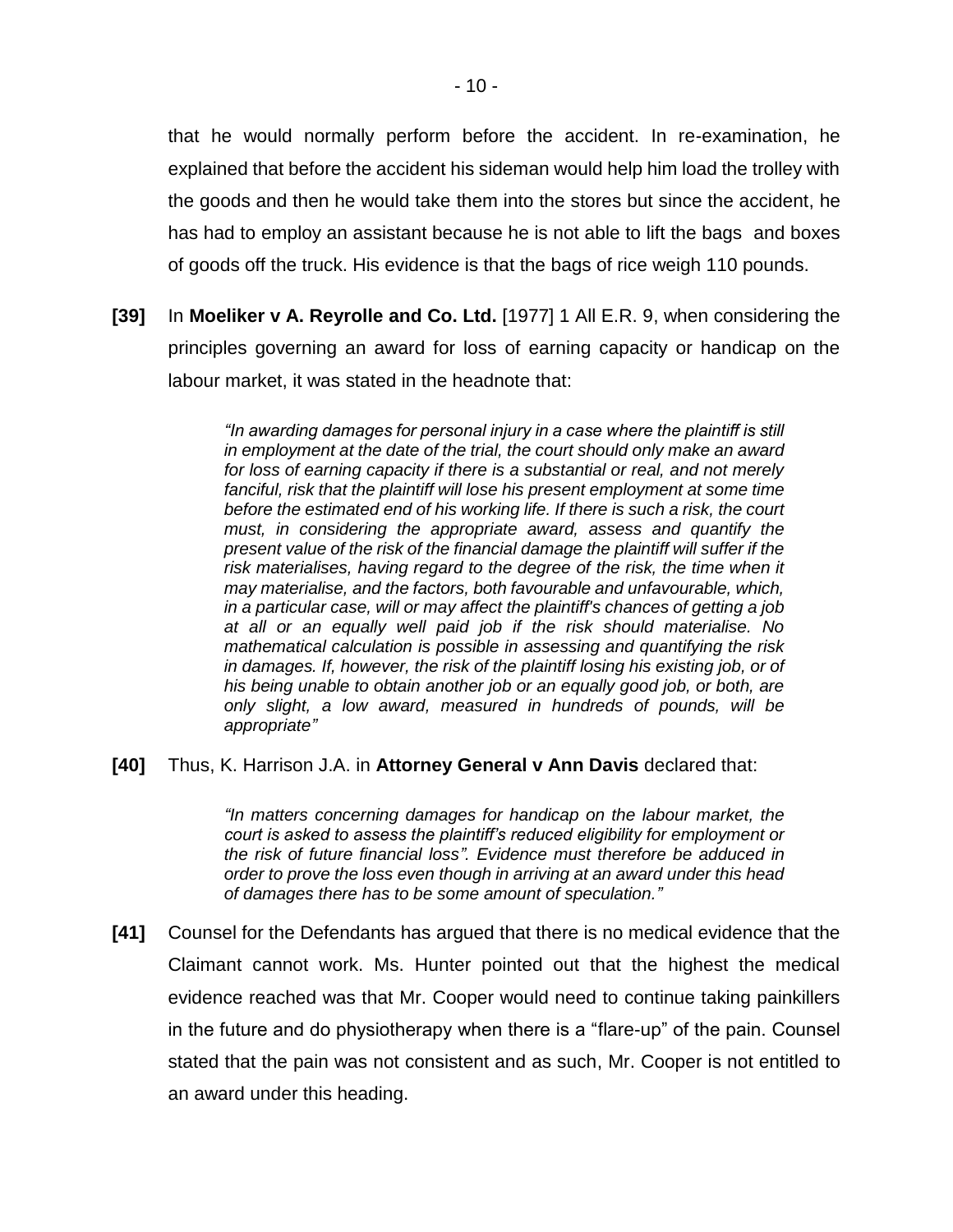**[42]** Interestingly, Counsel Ms. Hunter quoted from **Andrew Ebanks v Jephther McClymont**, where Sykes J (as he then was) declared that where:

> *"the claimant's competitive position is reduced because of the injuries suffered arising from the negligence of the tortfeasor, the claimant must be compensated even if the financial impact of the loss is delayed or eliminated. The remoteness or immediacy of the risk of losing the job affects only the quantum of the award but not the award itself".*

- **[43]** Dr. Douglas' report indicated that Mr. Cooper's job was affected by his injuries because he could no longer do two trips per day but was now reduced to one trip per day. He also highlighted the fact that Mr. Cooper had to take sick days intermittently when his pain was unbearable. Mr. Cooper's evidence was that he had to take four months off work and when he returned, he had to hire an assistant to help him load and unload the vehicle. I find that the injuries have affected his competitive position as he is unable to carry out as many tasks as he could before and he has to now have assistance which may affect his standing at his job in the long run. In addition to the foregoing, I also bear in mind the 2% whole person impairment assigned and his diagnosis of chronic cervical and lumbar strain. I find that he has, in fact, been made handicapped on the labour market.
- **[44]** Sykes J (as he then was) in **Andrew Ebanks v Jephther McClymont** outlined at paragraph [53] the principles that guide the court in deciding whether a lump sum is to be awarded or the multiplier/multiplicand method is to be used.
- **[45]** Mr. Cooper's counsel sought the award of a lump sum of \$500,000.00. I take into consideration that Mr. Cooper has not lost his job but his capacity to earn has been reduced because of his injuries.
- **[46]** In light of the foregoing, the court awards the sum of \$200,000.00 for handicap on the labour market.

### **Special Damages**

**[47]** Special damages must be pleaded and specifically proven. The parties agreed to the following: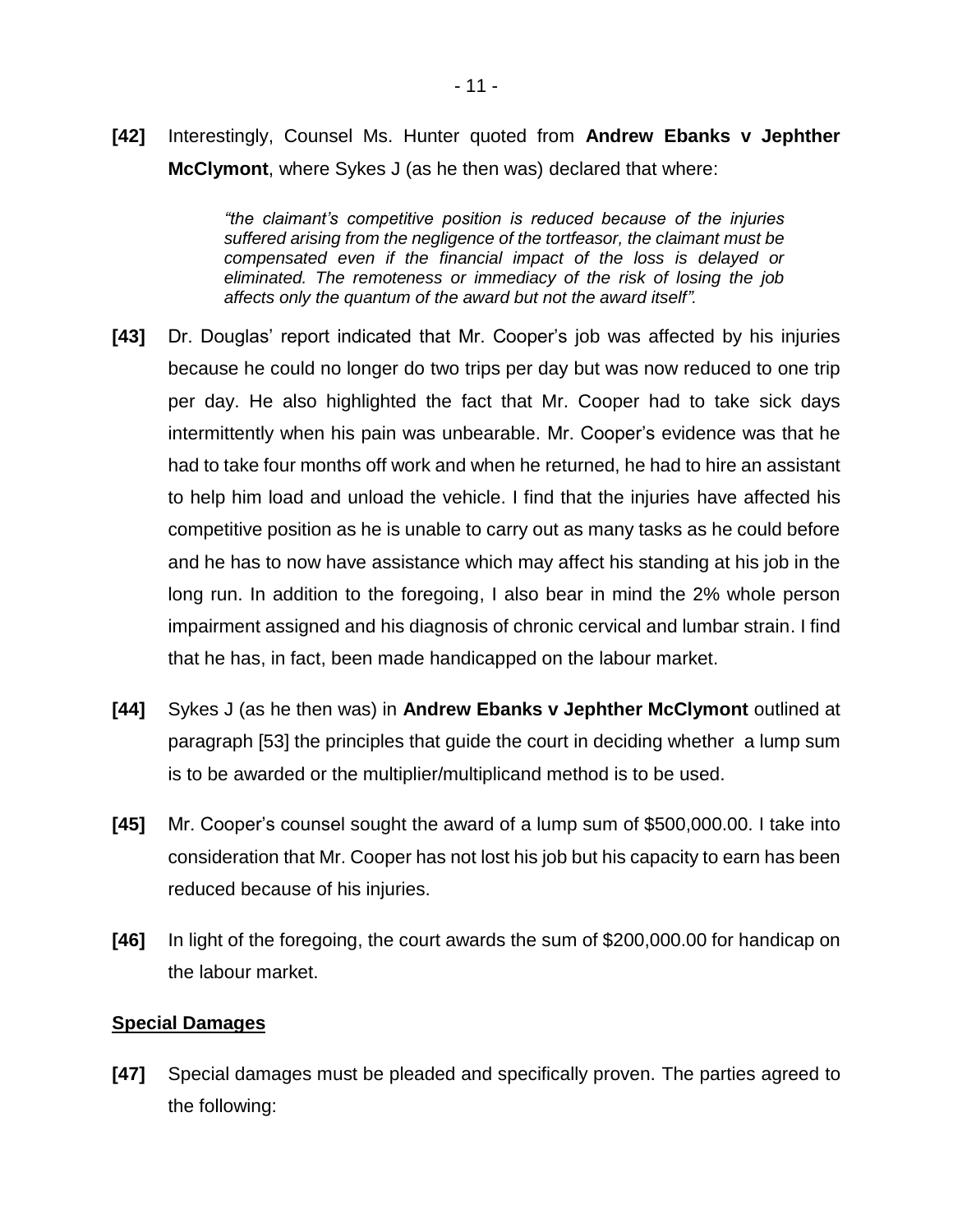| Total |                        | \$268,100.00 |
|-------|------------------------|--------------|
|       | c. Wrecker fee         | \$52,000.00  |
|       | b. Travelling Expenses | \$3,600.00   |
|       | a. Medical Expenses    | \$212,500.00 |

There was no proof of the cost of repairs to the vehicle and so this was not allowed.

### *Loss of earnings*

- **[48]** Loss of earnings, being an item of special damages, is required to be strictly proven; however, the court has accepted that it may be difficult in certain cases for an exact figure to be presented. Rowe P in **Central Soya Jamaica Ltd. v Junior Freeman** (1985) 22 JLR 152 explained that in such instances, the court will use its experience to calculate what is proved on the evidence and what is reasonable in the particular circumstances.
- **[49]** Mr. Cooper has produced delivery invoices showing sums averaging \$100,000.00. Each accounted for an average of seven to ten days.
- **[50]** Despite the delivery invoices presented, the court faces two problems:
	- 1. Mr. Cooper's net earnings per fortnight is uncertain; and
	- 2. The period which Mr. Cooper claims to have lost his earnings is inconsistent.
- **[51]** Counsel Ms. Hudson accepted that the evidence regarding net income was not clear and stated that it was up to the court to find whether "the Claimant has satisfied the evidential burden to support the claim for loss of earnings". This court finds that the evidential burden has not been satisfied. There is too much speculation in the amount that Mr. Cooper was earning at the time to reasonably calculate a figure. The invoices show that Mr. Cooper earned an income, but it does not assist with arriving at his net income. Three figures (excluding the invoices) were presented purportedly being Mr. Cooper's net salary: the particulars stated \$54,846.14 per week, the submissions stated an average sum of \$110,000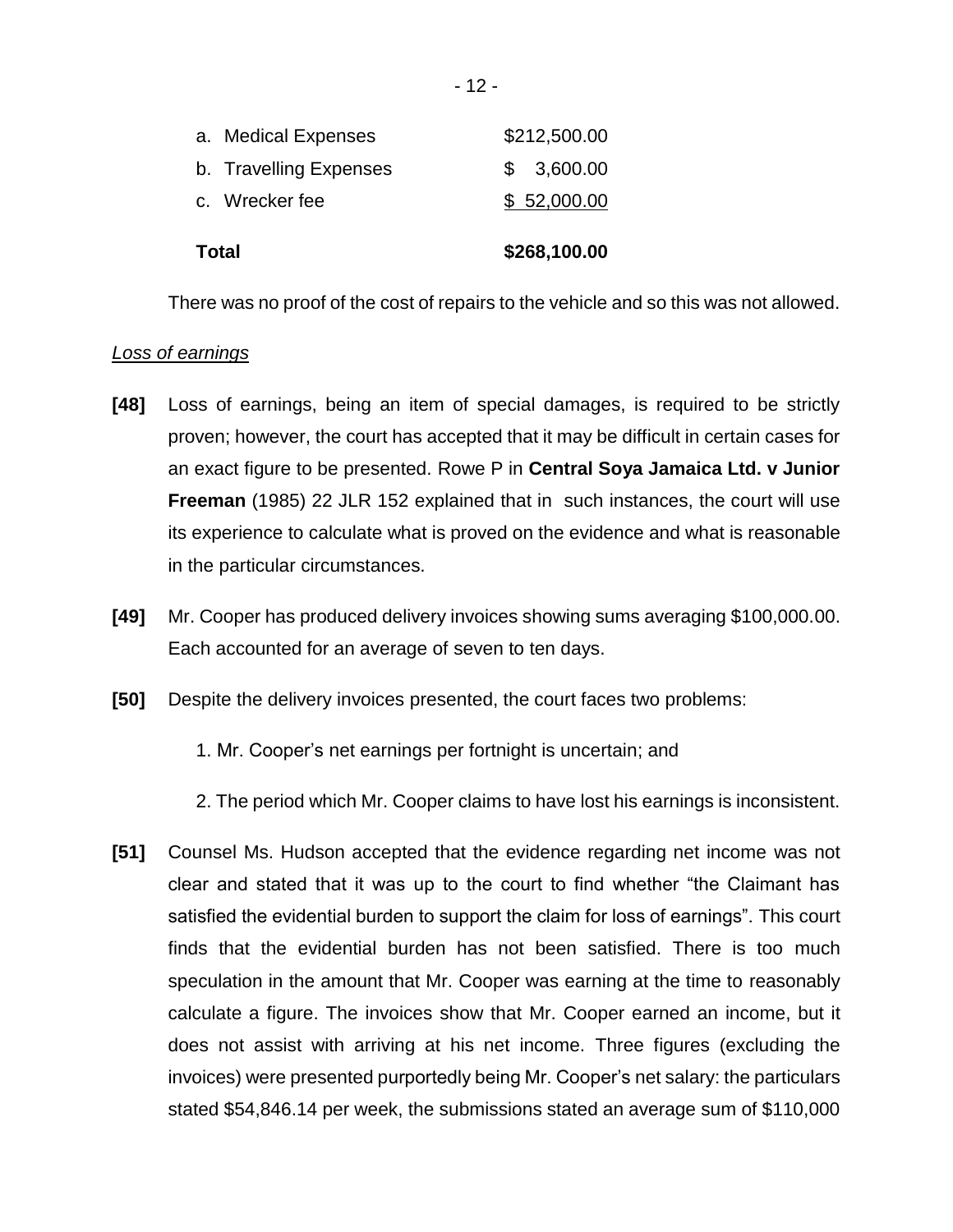per fortnight and the witness statement claimed \$48,800 per week. The witness statement spoke of \$1000.00 and \$2000.00 being paid to his assistant depending on whether the trip was around town or in the country. Later, Mr. Cooper spoke of \$1000.00 being paid to an assistant and that there would be eight to ten loads in a week. In cross-examination, Mr. Cooper mentioned \$2000.00 for his assistant. No mention was made in the witness statement of the average sum spent on fuel. In cross-examination, he spoke of \$6200.00 or \$7000.00. There was also the indication that Mr. Cooper had both a sideman and an assistant which was not specifically pleaded. The court, in effect, was being asked to pluck a figure from thin air.

**[52]** Three periods of incapacity were presented to the court: six weeks, three months, 16 weeks. These inconsistent periods made it impractical for the court to calculate the earnings Mr. Cooper claims to have lost. As such the court will not make an award for loss of earnings.

### *Future Medical Expenses*

- **[53]** The circumstances of this case and the claim for future medical expenses are comparable to that of **Able Edwards v Monique Campbell and Shirlette Walters Hall** [2020] JMSC Civ 220.
- **[54]** The latest medical report of Dr. Dixon in **Able Edwards** stated that due to the recurring nature of the Claimant's injuries, he may require treatment with analgesics, which may require future visits to the doctor for treatment. He may also require a MRI and surgery.
- **[55]** This is similar to the case at bar where Dr. Douglas states that Mr. Cooper's condition is chronic, and he may experience intermittent flare-ups requiring him to consult his doctor and a physiotherapist. He may also require the intermittent use of pain medication.
- **[56]** I will adopt the dicta of Anderson K. J. at paragraph 33: